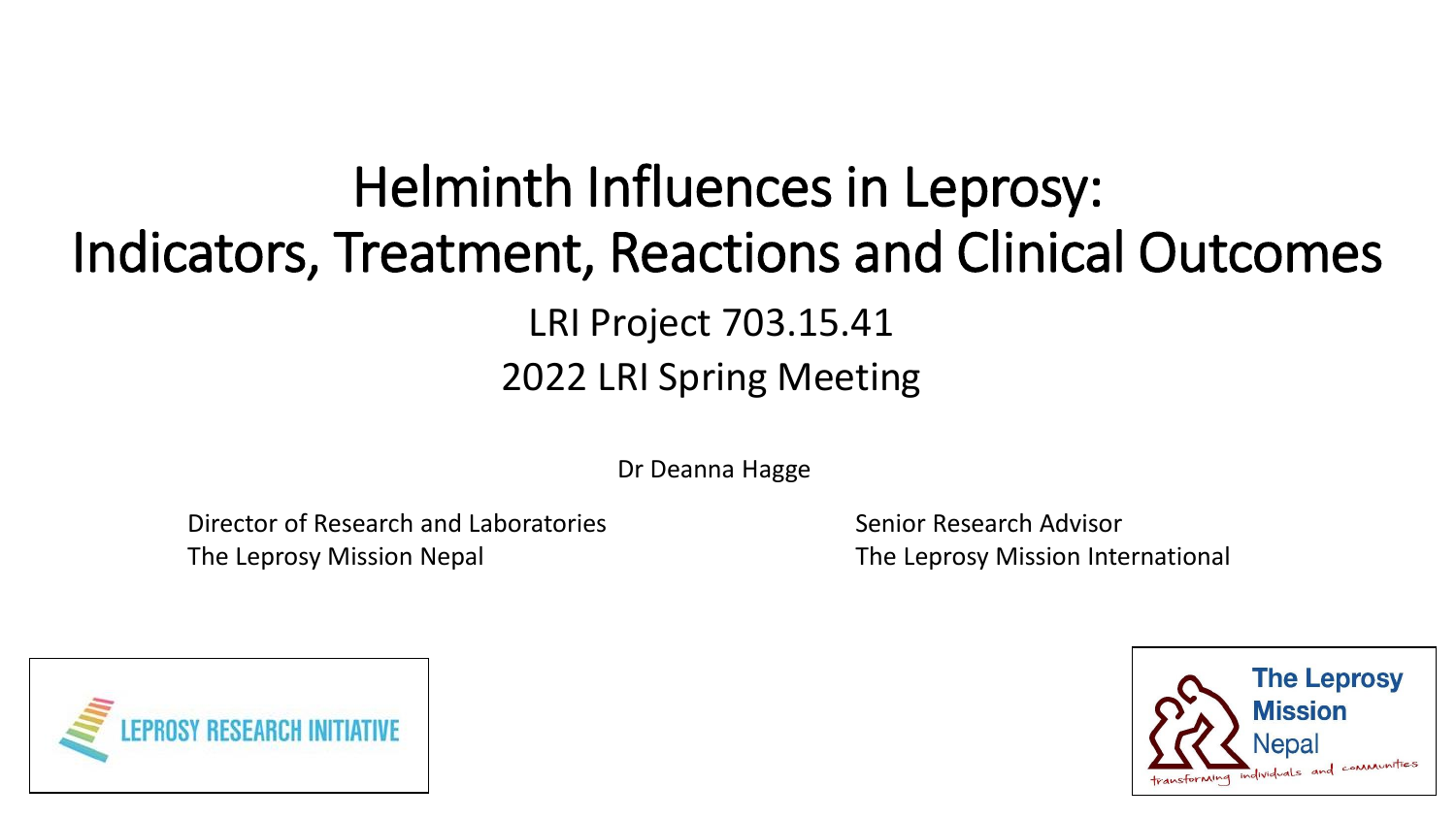# Soil-Transmitted Helminths (STH)

- NTD: 2 billion infected worldwide
- 5 main species seen in humans:
	- Roundworm (*Ascaris lumbricoides*)
	- Whipworm (*Trichuris trichiura*)
	- Hookworm (*Necator americanus, Ancyclostoma duodenale*)
	- Threadworm (*Strongyloides stercoralis*)
- Other helminth NTDs (associated with water):
	- Onchocerciasis >99% in 31 African countries
	- Schistosomiasis 90% in Africa



 $STH + SCH + Oncho + LF$  $STH + SCH + LF$  $STH + SCH + Onche$  $\Box$  STH + Oncho

Administration (MDA)

WASH  $\bigcap$  (Extreme) Poverty, Crowding, Housing, And National Infrastructure

Improved

**The Leprosy** 

Is and connuntes

**Mission** Nepal

Sanitation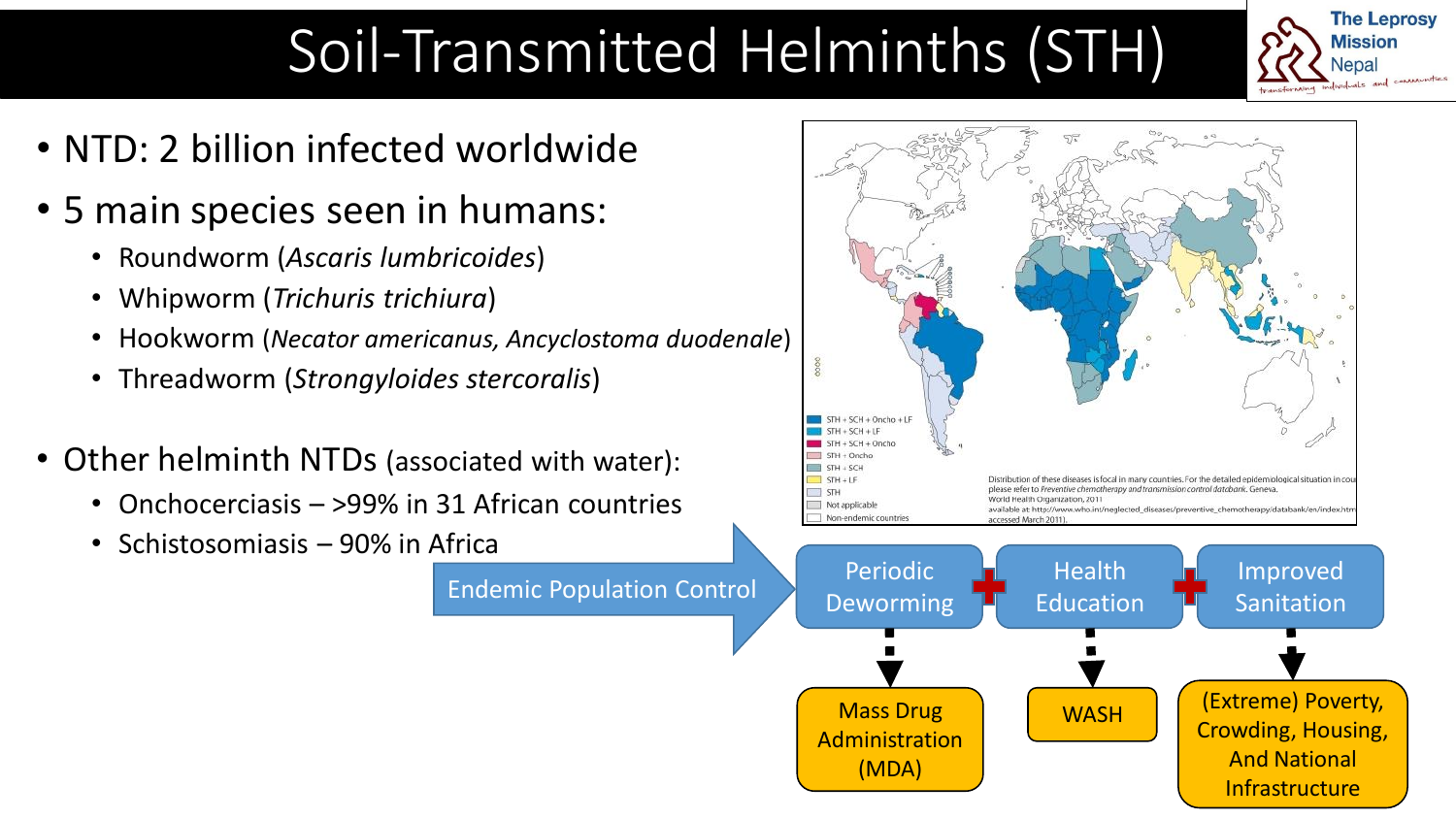#### More than 94% of annual new leprosy cases are from areas co-endemic for soil-transmitted helminths (STH).



#### **Global Distribution of Leprosy**



#### **Global Distribution of Helminths**

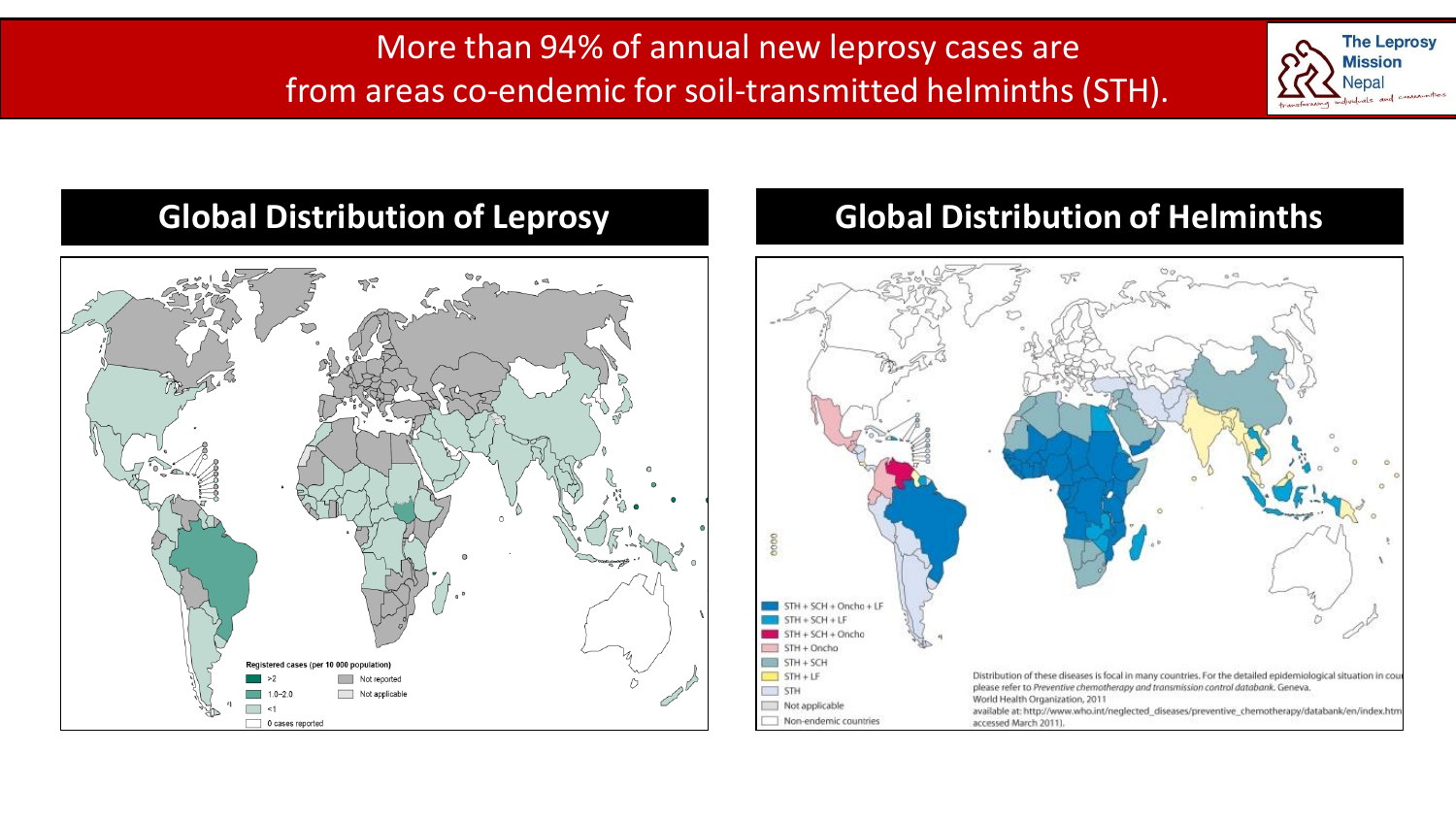# Helminths and Leprosy: Co-endemic Populations



**The Leprosy Mission** Nepal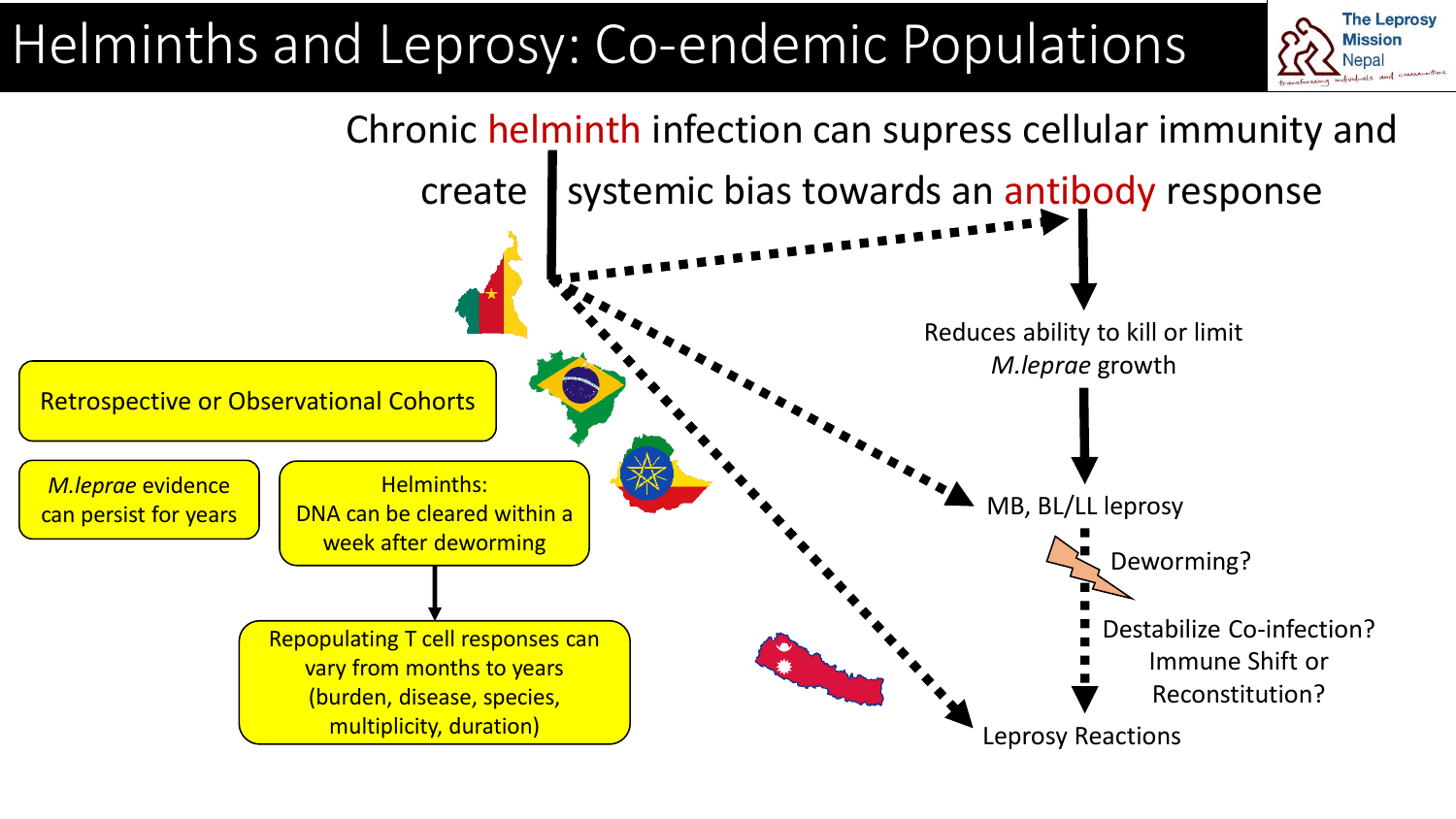#### **The Leprosy** Helminth Influences in Leprosy: *l*issio Nepa Indicators, Treatment, Reactions and Clinical Outcomes

## **Prospective, longitudinal cohort study**

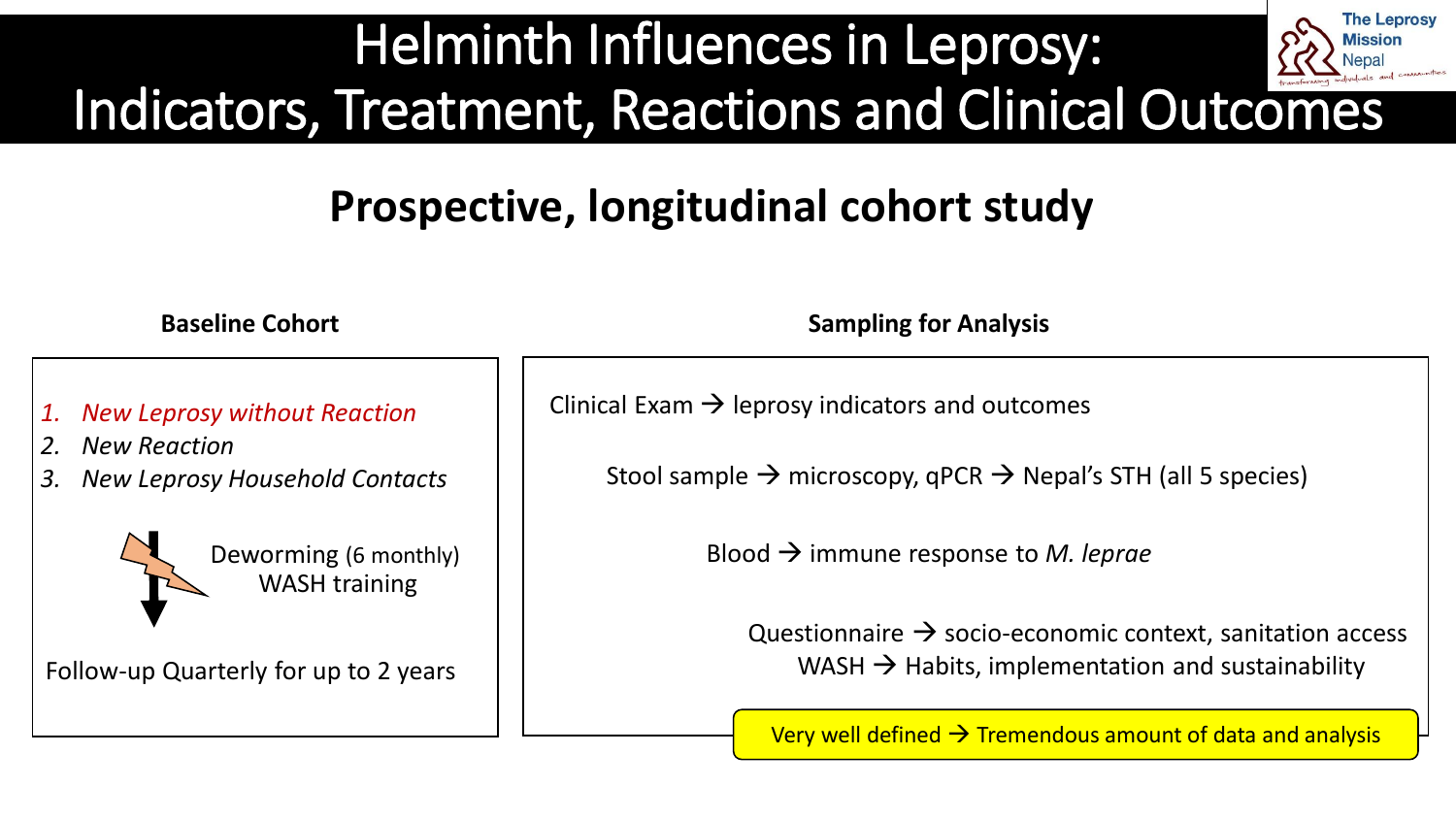### 1 st National Mass Drug Administration Campaign in Nepal began in 2003



**The Leprosy** 

**Mission** Nepal

 $\Omega$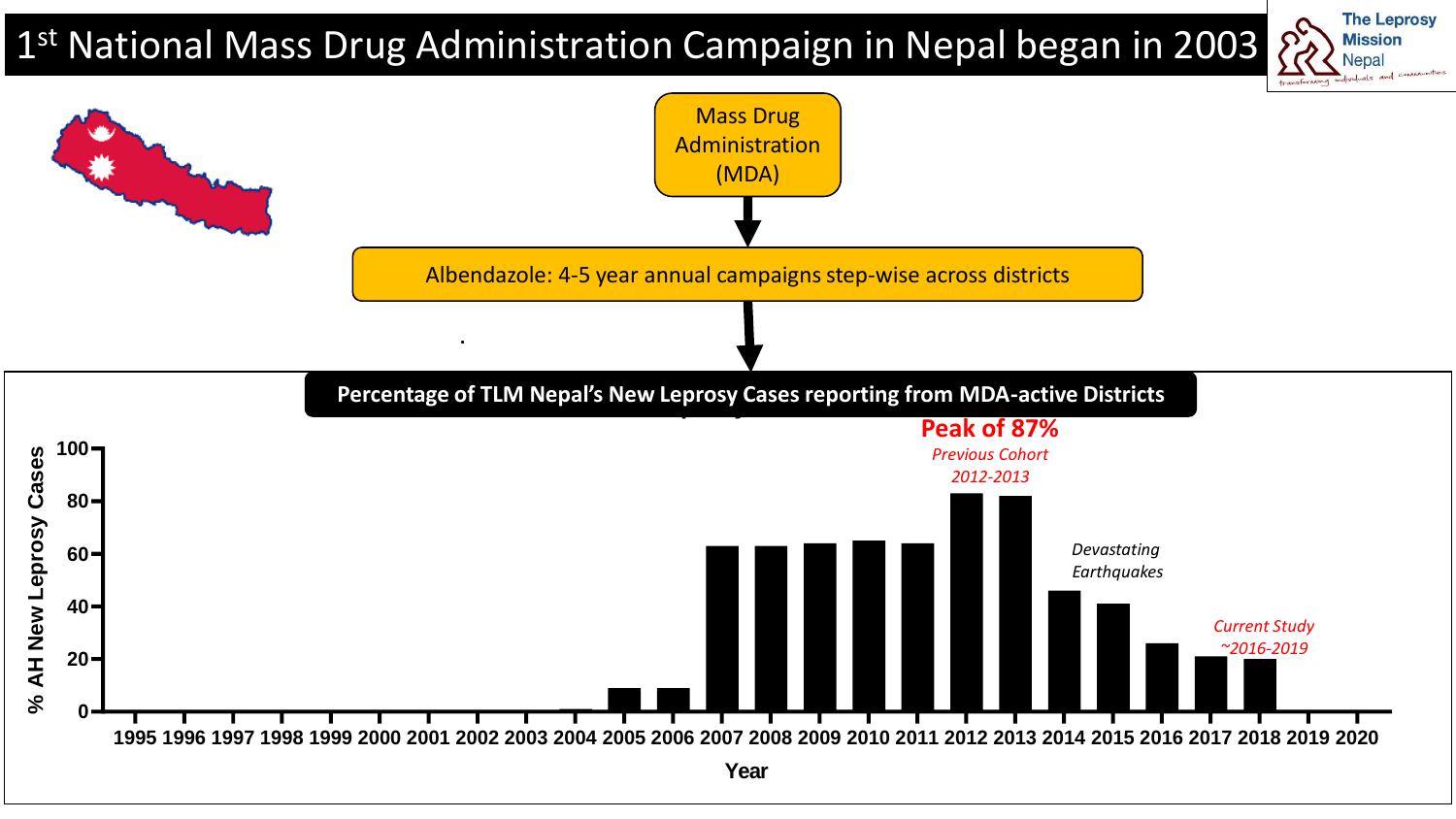## New Leprosy and Helminth Co-infection at Baseline

| <b>The Leprosy</b>                       |
|------------------------------------------|
| <b>Mission</b>                           |
| Nepal                                    |
| transforming individuals and communities |

| <b>Helminth Co-infection</b><br><b>Analysis</b>        | <b>Association</b>               |  |
|--------------------------------------------------------|----------------------------------|--|
| BI                                                     | STH+ $^{\sim}$ BI+ (p < 0.05)    |  |
| Across BI counts (0-6+)                                | STH+ linear trend $(p < 0.0013)$ |  |
| TT/BT or BL/LL                                         | $STH+ \sim BL/LL$ (P < 0.001)    |  |
| <b>Across Ridley-Jopling</b><br><b>Classifications</b> | STH+ linear trend $(p < 0.0001)$ |  |
| <b>Leprosy Reactions</b>                               |                                  |  |

STH co-infection is significantly associated with leprosy indicators

Directly relate to host immune response and duration of disease



BI Score

Ridley-Jopling Classification



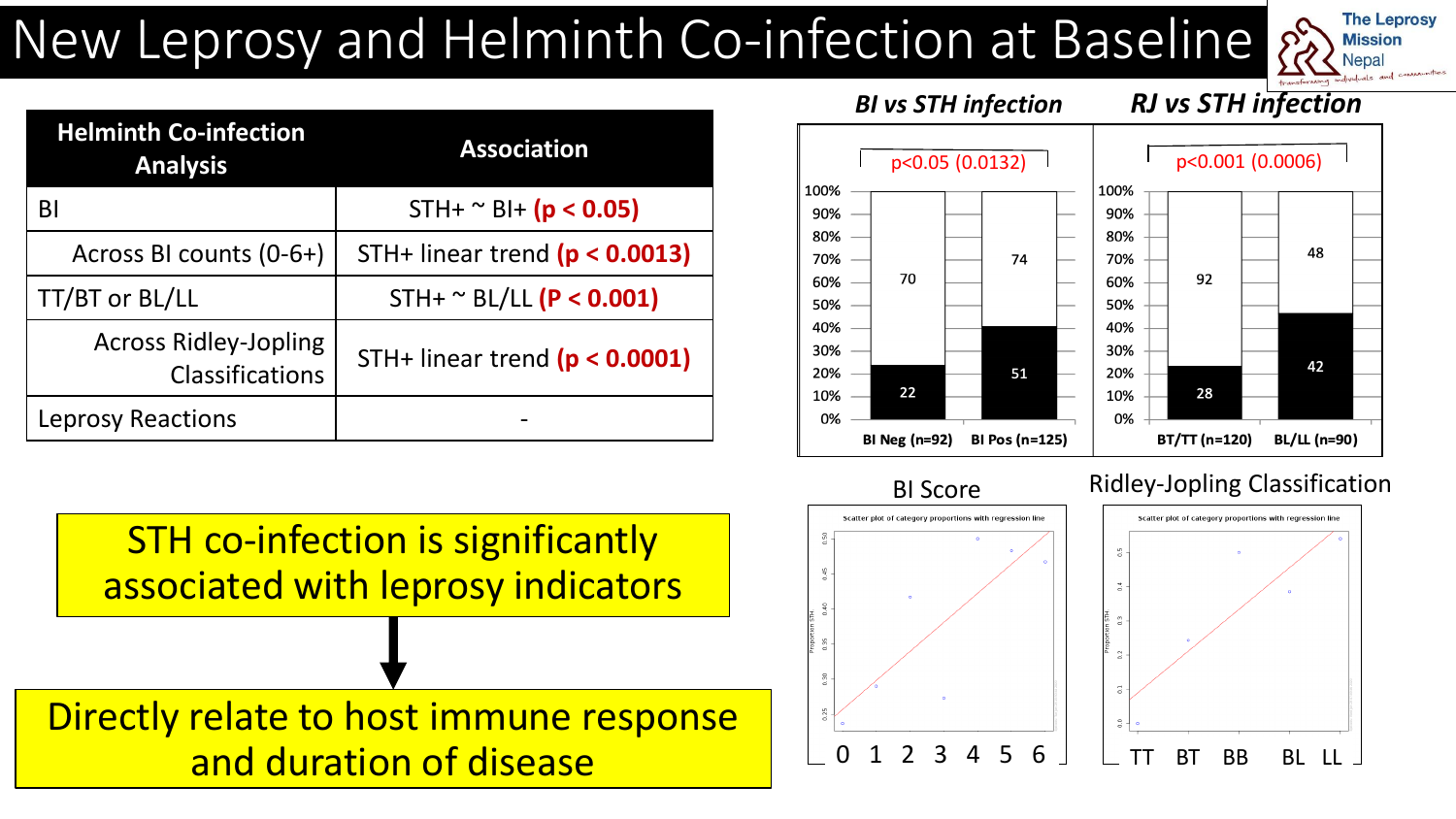# New Cases that Developed Reaction after Deworming: How were they different?

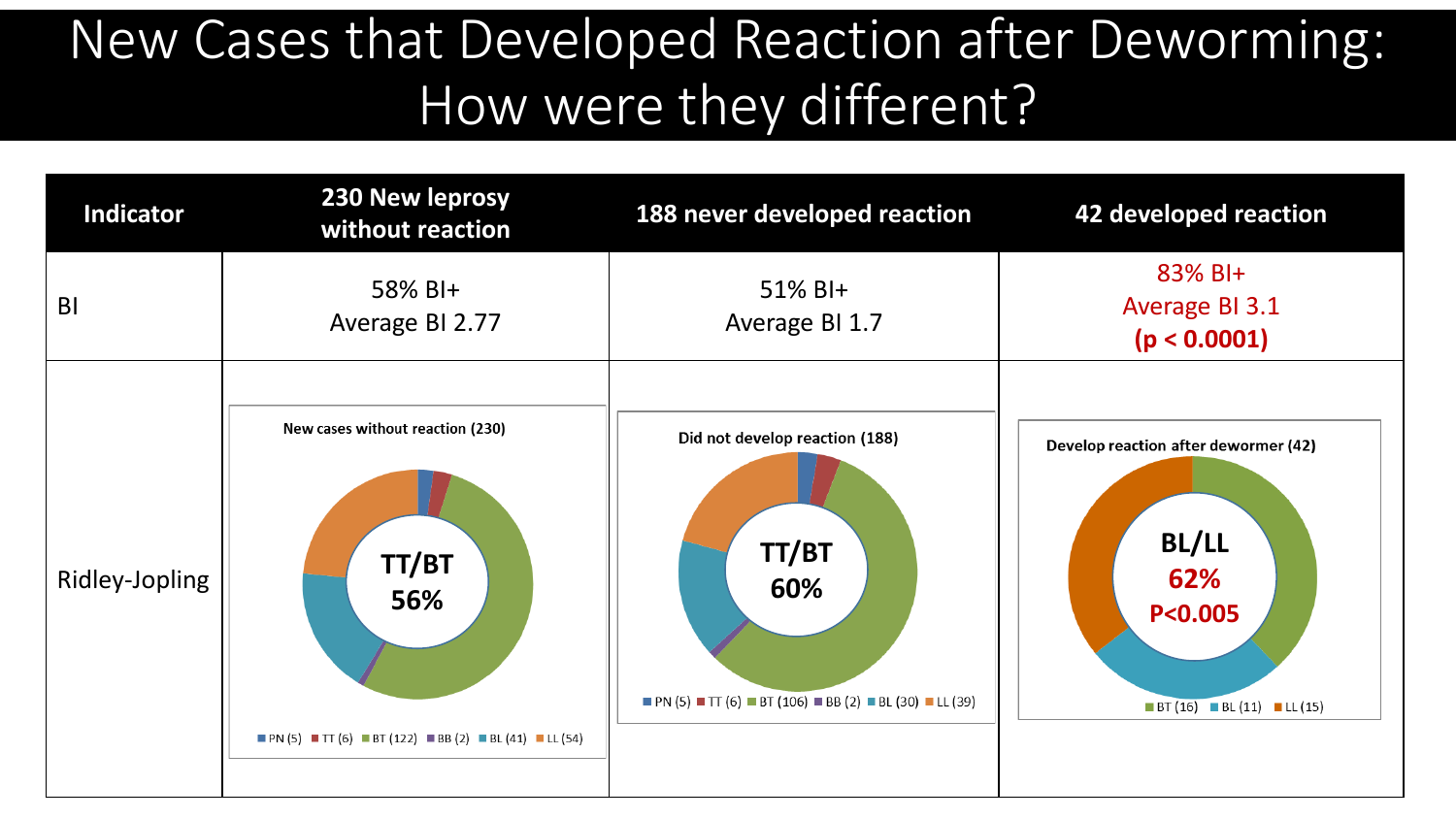## STH association with leprosy reaction at baseline?



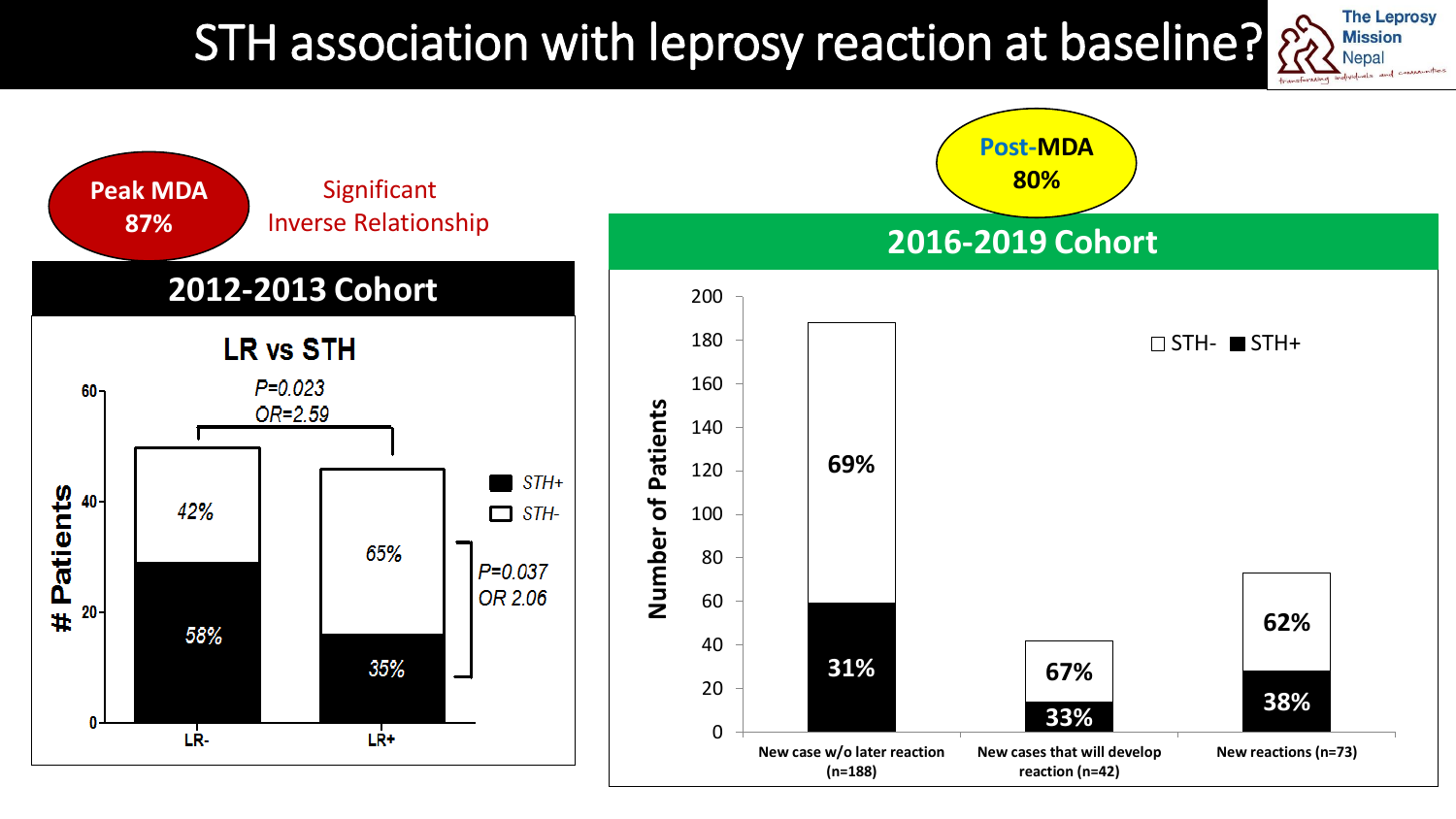#### **RJ(335) BI(335) Neg(40%) Pos (60%) Sex(335) Male(67%) Female(33%)** when New Cases were dewormed at MDT start? Was Leprosy Reaction Presentation Different



#### **Duration to Reaction Development**

| <b>Group (220)</b>           | <b>Neuritis (11)</b> | <b>Type 1 Reaction (18)</b> | <b>ENL (13)</b>   |
|------------------------------|----------------------|-----------------------------|-------------------|
| New Leprosy + MDT + Dewormer | $82\% < 6$ months    | $71\% < 6$ months           | $69\% > 6$ months |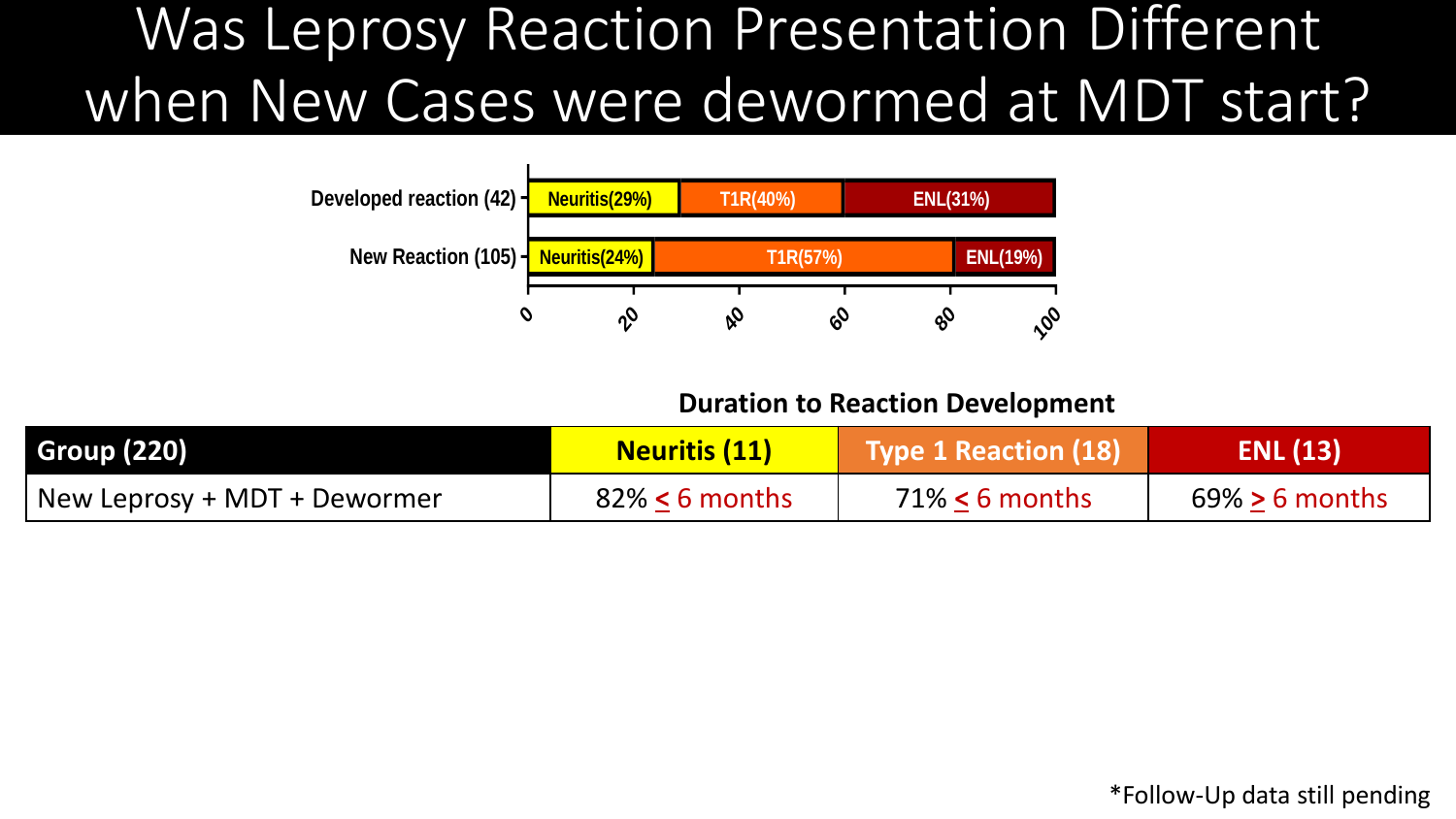### *M.leprae* **& Helminth Co-infection Summary**

**The Leprosy Mission** Nepal

1 connunties

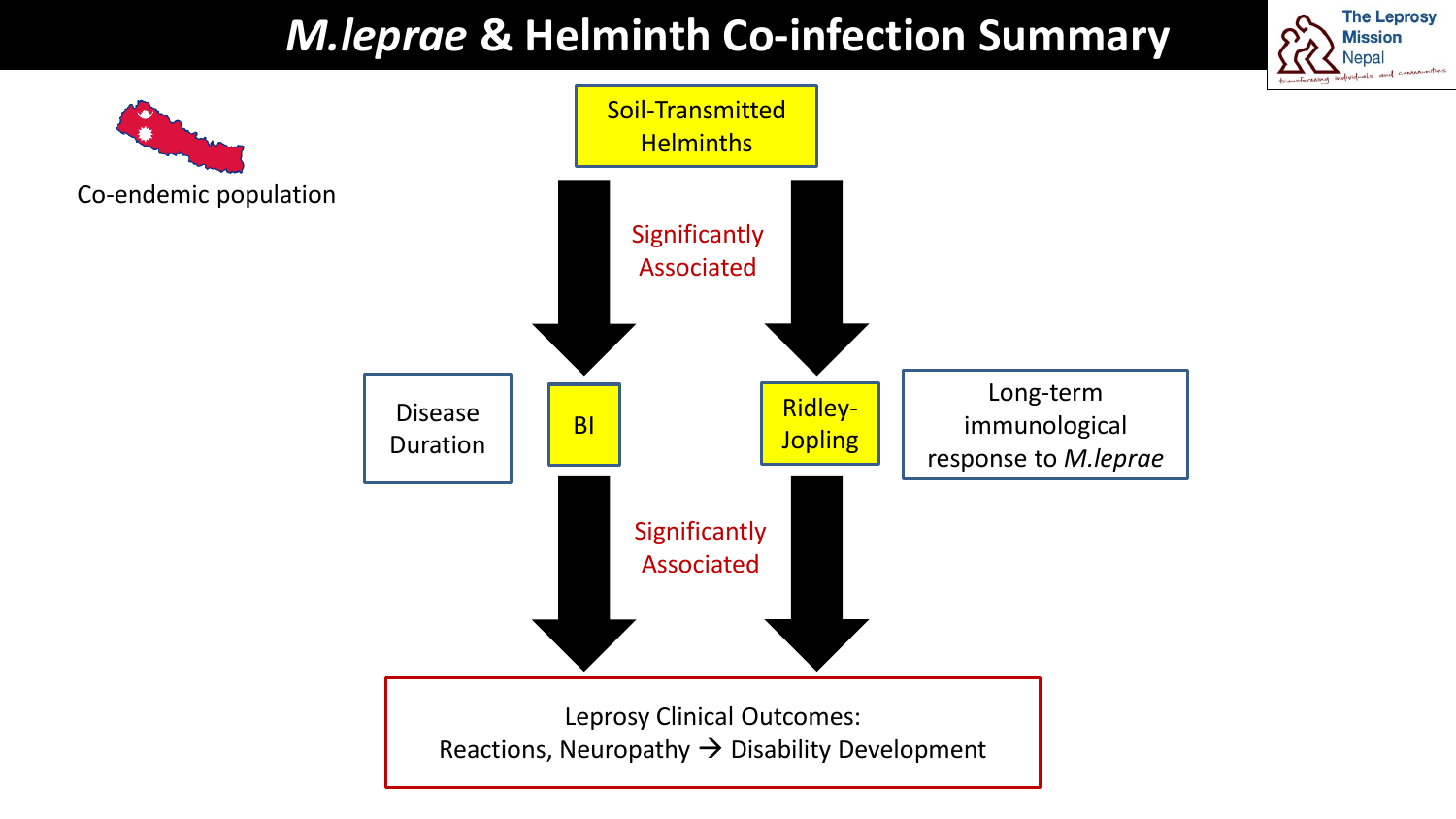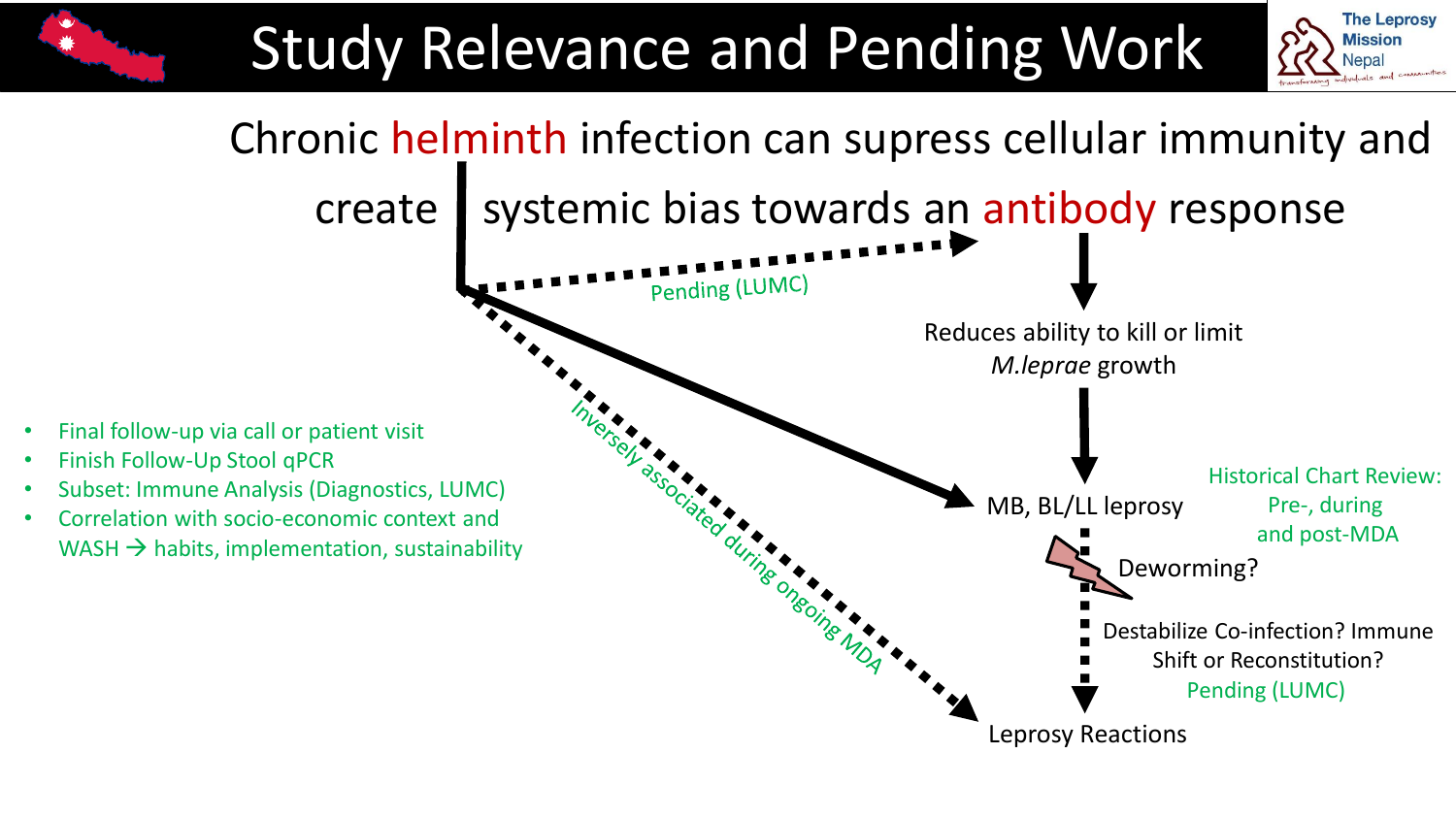





**Anandaban Hospital & Mycobacterial Research Laboratories Anandaban Hospital, Kathmandu, Nepal** 

Kapil Dev Neupane, Lab Manager Divya Rana, Jeni Maharjan, Dilip Shrestha, Ruby Thapa, Preeti Maharjan, Achyut Neupane, Ishwor Raj Shrestha Aratee Shrestha

> Dr. Mahesh Shah, Consultant Dermatologist Dr. Suwash Baral Dermatologist Dr. Indra Napit, Medical Director



Dr. Annemieke Geluk, Dr Anouk van Hooij Leiden University Medical School Leiden, The Netherlands

Dr. Linda Adams National Hansen's Disease Programs Baton Rouge, Louisiana, USA

Dr. Peter Nicholls School of Health Sciences, University of Southampton, Southampton, United Kingdom